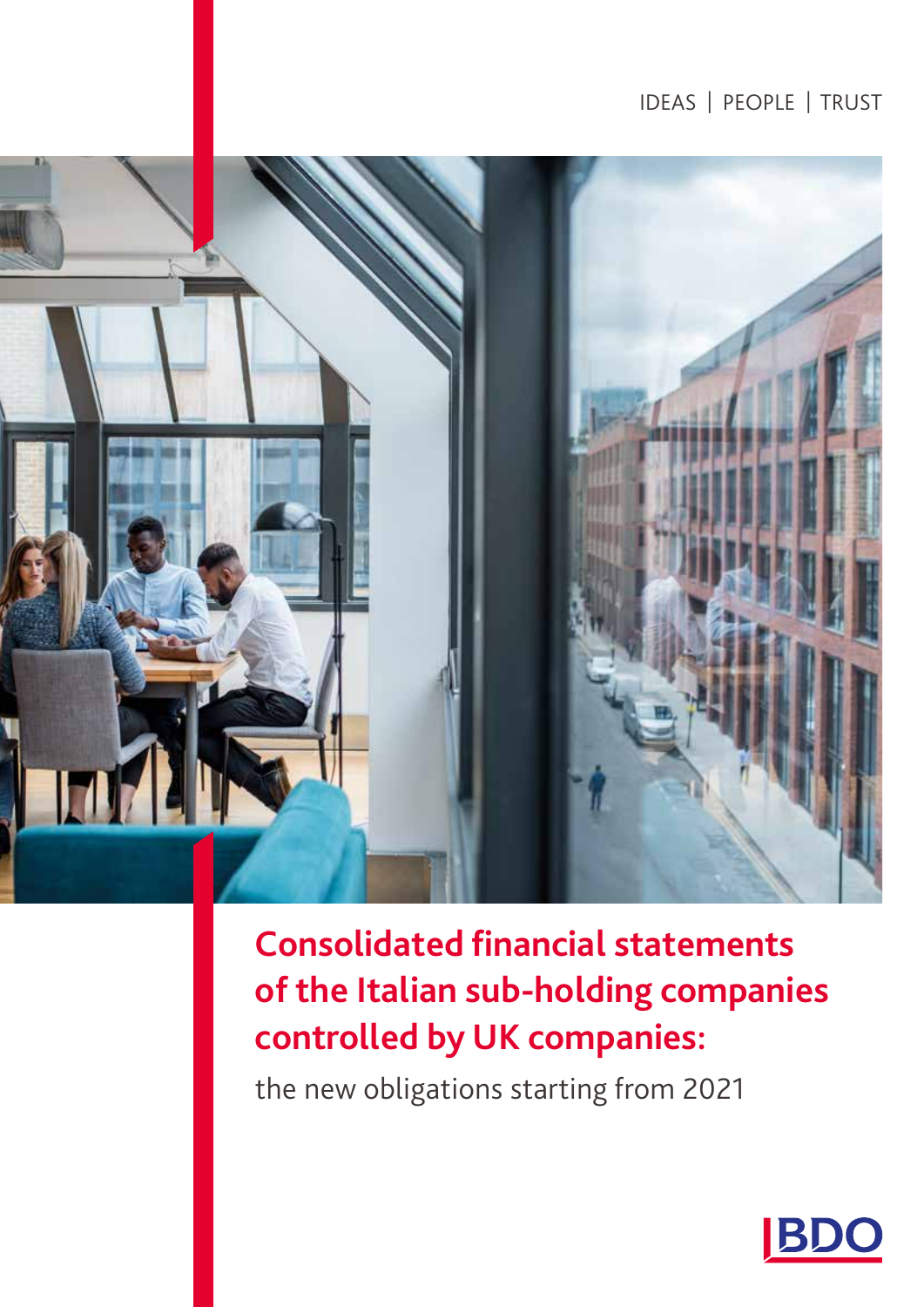From February 1, 2020, with the ratification of the Withdrawal Agreement from the European Union «Brexit», the United Kingdom is no longer a state member of the European Union. Starting from January 1, 2021, with the end of the "transitional period" provided by the "soft Brexit", Italian joint-stock companies, which control other companies and which, in turn, are controlled by a company resident in the United Kingdom, can't no longer benefit from the exemption of the preparation of the consolidated financial statements provided for by art. 27 of Legislative Decree no. 121/1991.

Among the various hypotheses of exemption from the obligation of the consolidated financial statements provided by art. 27 of Legislative Decree No. 121/1991, there is a specific one for sub-holding, or those parent companies which, in turn, are controlled by another company.

In particular, For Italian companies which as sub-holding and subsidiaries of UK companiees, the Brexit cause them not to be qualified anymore to one of the conditions required to benefit from the exemption pursuant to art. 27, paragraph 4, is that, the parent company is subject to the law of an EU Member State, and that it draws up and checks the consolidated financial statements in accordance with Legislative Decree no. 127/1991 or according to the law of another member state of the European Union or still in compliance with the international accounting standards adopted by the European Union. In fact, EU law is no longer applicable to the United Kingdom which, to all intents and purposes, is now a third country, no longer compliant with European legal rules and consequently also accounting principles.

**From 2021, therefore, the Italian sub-holding companies, controlled by UK companies, will have to prepare the consolidated financial statements, pursuant to Legislative Decree no. 127/1991.** 

# **TO WHOM DOES THE CONSOLIDATED FINANCIAL STATEMENTS APPLY ?**

Pursuant to art. 25 of the Legislative Decree. 127/91 the following companies are required to prepare the consolidated financial Statement:

- $\triangleright$  the spa (joint stock company), sapa ( publicly traded partnership) and srl (private company limited by shares) which control another company
- public entities operating exclusively or predominantly a commercial activity (Article 2201 of the Italian Civil Code), cooperative and mutual insurance companies controlling a spa, sapa or srl.

According to the art. 27 co. 1 letter a) and b) of the Legislative Decree 127/91, controlling companies that, together with the subsidiaries, have exceeded two of the following limit for two consecutive years are subject to the obligation of consolidation:

20 million euros in total assets in the balance sheets

**A**

- 40 million euros in total revenues from sales and services
- ▶ 250 employees employed on average during the year.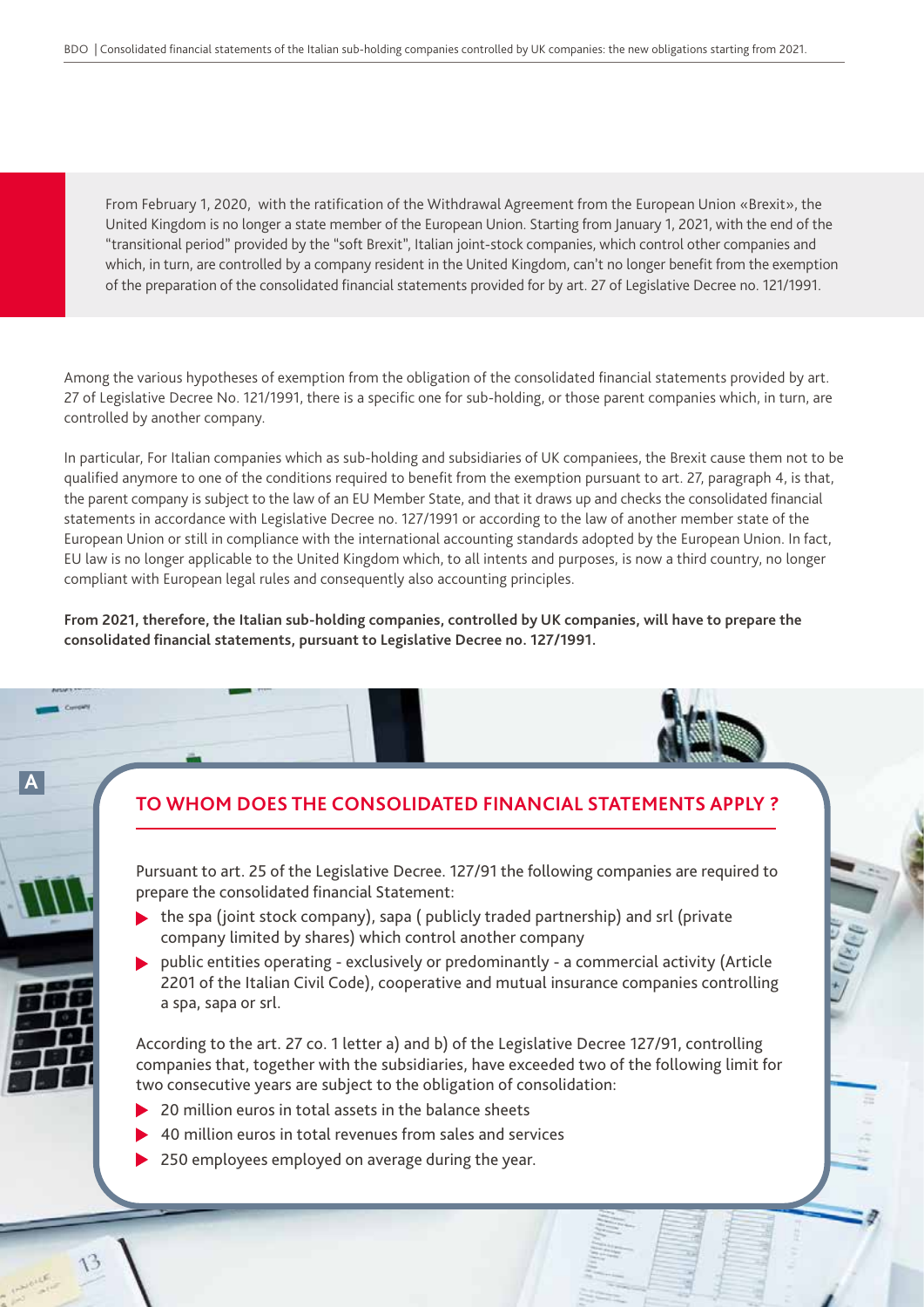# THE KEY CRITICAL ISSUES FOR THE PREPARATION OF THE FIRST CONSOLIDATED FINANCIAL STATEMENTS

The management of the process for the preparation of the consolidated financial statements is complex and articulated, especially the first year of application. It provides for both the definition of all the preliminary aspects typical of a consolidation process, such as the definition of the consolidation area and the accounting legislation to be applied, and the organizational aspect of the accounting structure that will have to take care of the fulfillment.

**With regards to the organizational aspect, the main complexities found in the preparation of the consolidated financial statements are attributable to:**

### **• the preparation of the consolidation plan and organization of the accounting area**

The lack of specific skills and / or the number of internal resources dedicated to accounting as well as the lack of adequate guidelines for the consolidation processes can represent a critical issue for the preparation of consolidated financial statements and for the development of a plan and the organization of a new team within the Accounting function.

### **• the aggregation and uniformity of the data of the companies involved**

Within a group, the accounting information system can be the same for all the companies or different according to the companies; the latter situation occurs whenever the group has decided not to change the information systems of the subsidiaries or when major acquisitions have been made. Often, a first problem to be faced is therefore to be able to aggregate data that can be generated by information systems which are also very different from one another and to build a first level of uniformity of the chart of accounts useful for subsequent activities: grouping and classification of items, elimination of reciprocal relationships. A further critical factor is the presence of foreign consolidated companies, with accounting principles different from those of the consolidating company.

#### **• information technology**

In the management of reporting and balance sheet closing processes, IT systems play a critical role but at the same time increase the complexity of handling, processing and consolidating data.

# OUR ASSISTANCE & SUPPORT

We provide our proven experience to be of support in dealing with the complexities of consolidated processes.

## OUR SOLUTIONS FOR THE CONSOLIDATION

- coordination with the parent company
- cutsourcing our resources to support your accounting team at your office during the closing periods
- support in preparing the Reporting Package
- support in infra-annual and annual closings
- Support in the management and / or transition to IFRS
- support in loading historical data
- support in identifying and customizing tools for the management of the consolidation that best suits your needs
- training for the use of the software solution
- our IT solution for the management of the Consolidation
- support in generating the XBRL of the consolidated and financial statements documents.

## OUR TEAM

- international location to enable relations with foreign subsidiaries
- multilingual professionals
- multisectoral experience in the management of complex projects for leading national and international realities
- high quality standards and transparent and timely communication
- works planned and organized to ensure the continuity of the professionals involved in the project activities
- structured teams and managers always involved experience in implementation projects for consolidated balance sheet management and financial reporting solutions
- ability to work on the most popular ERPs such as Sap, Oracle, Navision, Sage
- familiarity in the use of the most common software systems for managing consolidated financial statements and reporting, such as Board, Tagetic, Talentia, Sigma Conso.